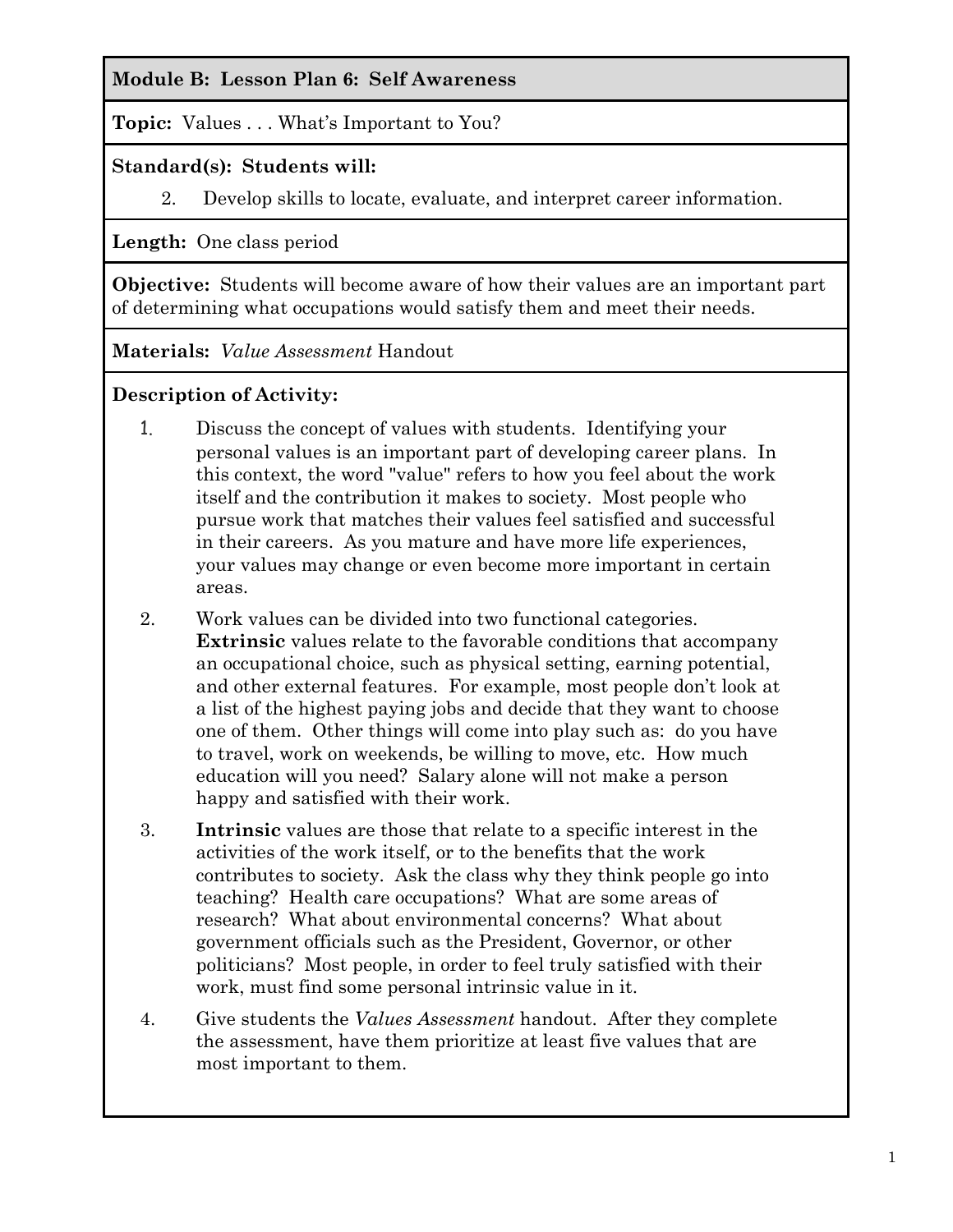5. List on the chalkboard the following occupations: Salesperson, doctor, carpenter, realtor, President (and others). What values do you feel are important for these occupations? Use the values listed on the assessment for discussion.

#### **Evaluation**:

Students will take the values assessment and identify their five most important values.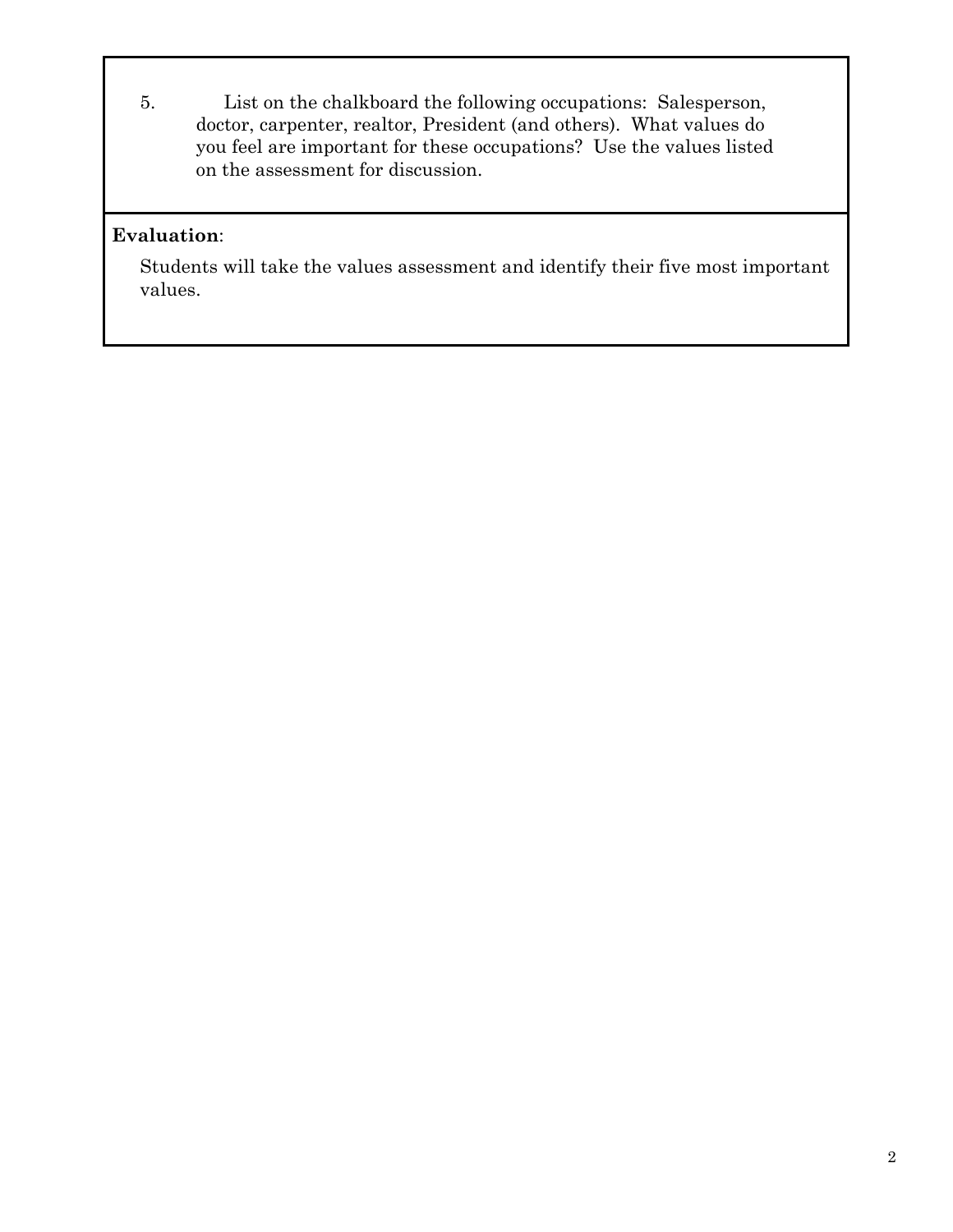## **VALUE ASSESSMENT**

Identifying your personal values is an important part of a successful career plan. In this context, the word "value" refers to how you feel about the work itself and the contribution it makes to society. Most people who pursue work that is compliments their values feel satisfied and successful in their careers. As you mature and have more life experiences, your values may become more important in certain areas.

Work values can be divided into two functional categories. **Extrinsic** values relate to the favorable conditions that accompany an occupational choice, such as physical setting, earning potential, and other external features. **Intrinsic** values are those that relate to a specific interest in the activities of the work itself, or to the benefits that the work contributes to society. Most people, in order to feel truly satisfied with their work, must find some personal intrinsic value in it.

The following is a list of personal values that many people have identified as being important to them in their careers. To begin exploring your own personal work values, rate each value listed with the following scale and add other values you consider essential to your list.

| Rating | <b>Values</b>              |                                                                                         |
|--------|----------------------------|-----------------------------------------------------------------------------------------|
|        | <b>Help Society</b>        | Do something which contributes to improving the world we live in                        |
|        | <b>Help Others</b>         | Be directly included in helping other people, either individually or in small<br>groups |
|        | <b>Public Contact</b>      | Have a lot of day-to-day contact with the public                                        |
|        | Work with Others           | Work as a team member toward common goals                                               |
|        | <b>Work Alone</b>          | Do projects by myself, with limited contact with others                                 |
|        | Competition                | Engage in activities which pit my abilities against others                              |
|        | <b>Make Decisions</b>      | Have the power to decide courses of action and                                          |
|        | <b>Work Under Pressure</b> | Work in situations where time pressure is prevalent                                     |
|        | Influence People           | Be in a position to influence the attitudes or opinions of other people                 |
|        | Knowledge                  | Engage in the pursuit of knowledge and understanding                                    |
|        | <b>Work Mastery</b>        | Become an expert in whatever work I do                                                  |
|        | <b>Artistic Creativity</b> | Engage in creative artistic expression                                                  |
|        | <b>General Creativity</b>  | Have the opportunity to create new programs, materials, or organizational<br>structures |
|        | Aesthetics                 | Participate in studying or appreciating the beauty of things, ideas, etc.               |
|        | Supervision                | Have a job in which I am directly responsible for the work of others                    |
|        | Change and Variety         | Have work activities which frequently change                                            |
|        | <b>Precision Work</b>      | Work in situations where attention to detail and accuracy are very important            |
|        | Stability                  | Have a work routine and job duties that are largely predictable                         |

# **1** – Things I value **VERY MUCH**

**2** – Things **I VALUE** 

**3** – Things **I DON'T VALUE** very much